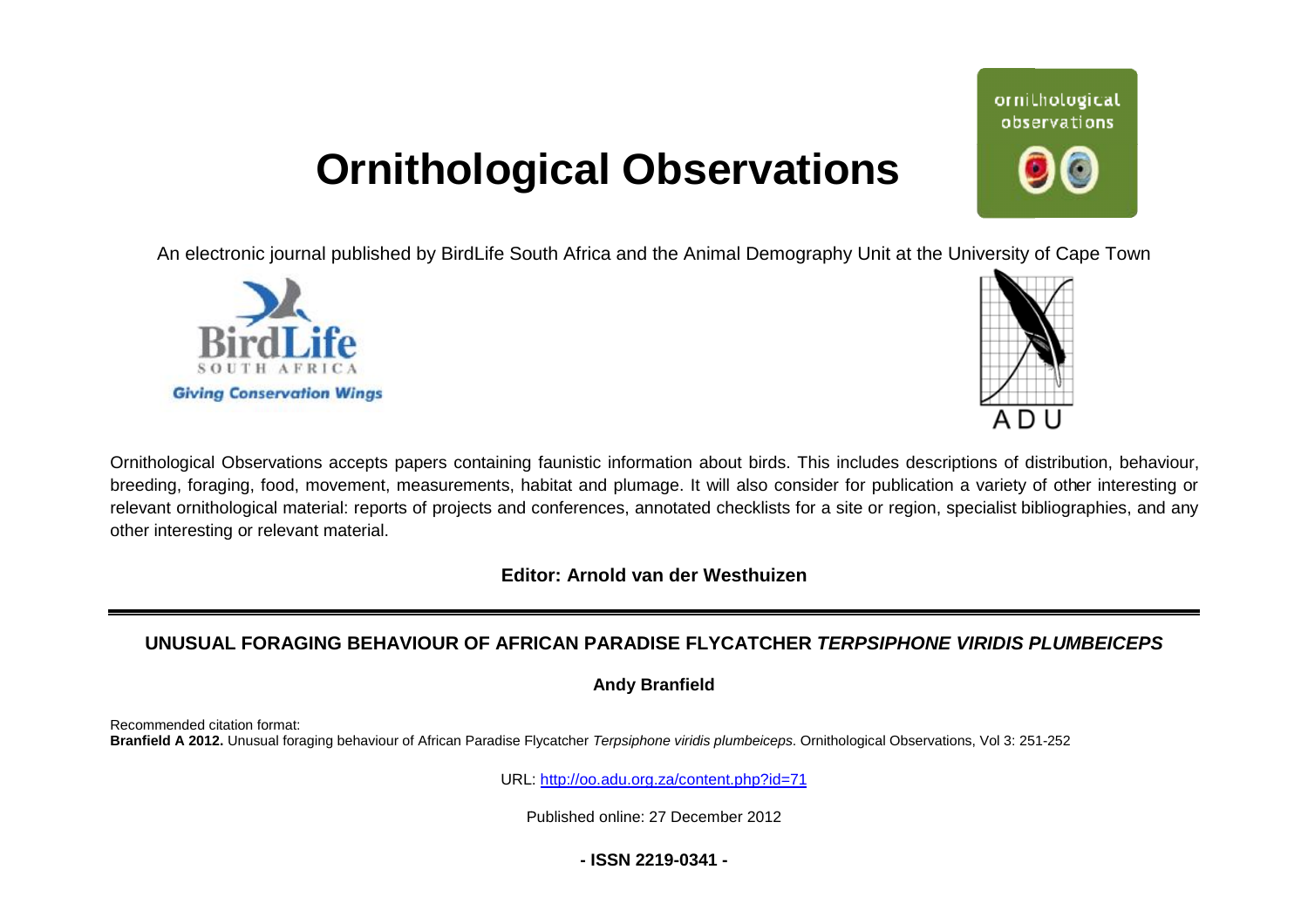## **UNUSUAL FORAGING BEHAVIOUR OF AFRICAN PARADISE FLYCATCHER** *TERPSIPHONE VIR VIRIDIS PLUMBEICEPS*

*Andy Branfield\**

SABAP2 Atlasser no. 1858 \* Corresponding author: [andy.branfield@medicross.co.za](mailto:andy.branfield@medicross.co.za)

The African Paradise Flycatcher *Terpsiphone viridis plumbeiceps*  (Chittenden et al. 2012) is a widespread and common intra-African migrant that is familiar to most nature lovers even those who are not birders. It is very visible making its presence known when it arrives in September by its catchy song and highly visible behaviour. It has striking sexual dimorphism and despite it being so well known there is relatively little written about its feeding behaviour. igrant that is familiar to most nature lovers even those who are not rders. It is very visible making its presence known when it arrives in eptember by its catchy song and highly visible behaviour. It has riking sexual dim

Johnson (2005) describes various foraging techniques include "hawking from a perch within the canopy" (Fraser, 1983), "systematically searching the undersides of leaves along branches "systematically searching the undersides of leaves along branches<br>and in thick tangles, often in large trees" (Fraser, 1983), frequently hover hawks" (Fraser, 1983), "foraging 12-15 m above the ground in the sub-canopy in fairly open parts of the Knysna Forest" (Koen, 1988) and "in the E Cape Kloofs much food is collected on the ground and grassy verges" (Skead, 1967). The behaviour that I witnessed is similar to that mentioned by Skead.

In September 2012 while the weather was inclement and guests were confined to the main camp at Bongani Mountain Lodge (S25°27.590 E31°17.402) I watched three adult African Paradise Flycatchers from my porch. The lodge is situated in the Mthethomusha Game Reserve in the Malelane Mountains. It runs along the south-western border of the Kruger National Park. It consists mainly of granite and dolomite outcrops with sandy soil. The vegetation is of a granite lowveld vegetation type consisting of tree species such as *Terminalia phanerophebia*, *Ficus ingens* . The behaviour that I<br>ad.<br>inclement and guests<br>ngani Mountain Lodge<br>adult African Paradise<br>a is situated in the<br>lane Mountains. It runs<br>ruger National Park. It<br>ops with sandy soil. The<br>itype consisting of tree<br>Ficus ingen

spp, *Cissus cactiformis* amongst others (McLeland and March 2012). The area occupied by the flycatchers was open sand between low rocks less than one metre high with some small trees and shrubs. There were two females and one male. According to the resident ranger the birds were recent arrivals having made their presence known in the preceding few days. gst others (McLeland and March 2012).<br>
ycatchers was open sand between low<br>
igh with some small trees and shrubs.<br>
d one male. According to the resident<br>
t arrivals having made their presence<br>
ays.<br>
low rocks or on the gro

The birds sat either on very low rocks or on the ground. The birds proceeded to hawk very small unidentified insects by making short sallies from their perches usually at very low altitude of no more than two metres above the ground and then returning to their perch. The pursuit flight was usually very short and the insect was swallowed in flight. This behaviour lasted for most of the period 13 13-15 September 2012 while I was at the Lodge and was witnessed during the day on numerous occasions. Although there were suitable trees available for perch hunting along the fringes of this sandy open area these were not used by any of the birds during the observation time for the other described hunting methods. In close proximity to the study area was tangles of thick mountain bush along a drainage line but this area was not utilised during this period.

The insects attracted numerous other bird species such as Chinspot Batis *Batis molitor palliditergum*, Southern Black Tit *Parus niger xanthostomus*, Black-backed Puffback *Dryoscopus cubla hamatus* (Chittenden et al. 2012) and Orange-breasted Bush-shrike *Telophorus sulfureopectus* but none of these adopted a similar foraging strategy.

The article written by Skead was penned in 1967 1967. It would be interesting to know exactly how the food he described was collected and whether the habitat was similar to that in my description. It has taken about forty-five years to confirm his observations.

**- oo0oo -**